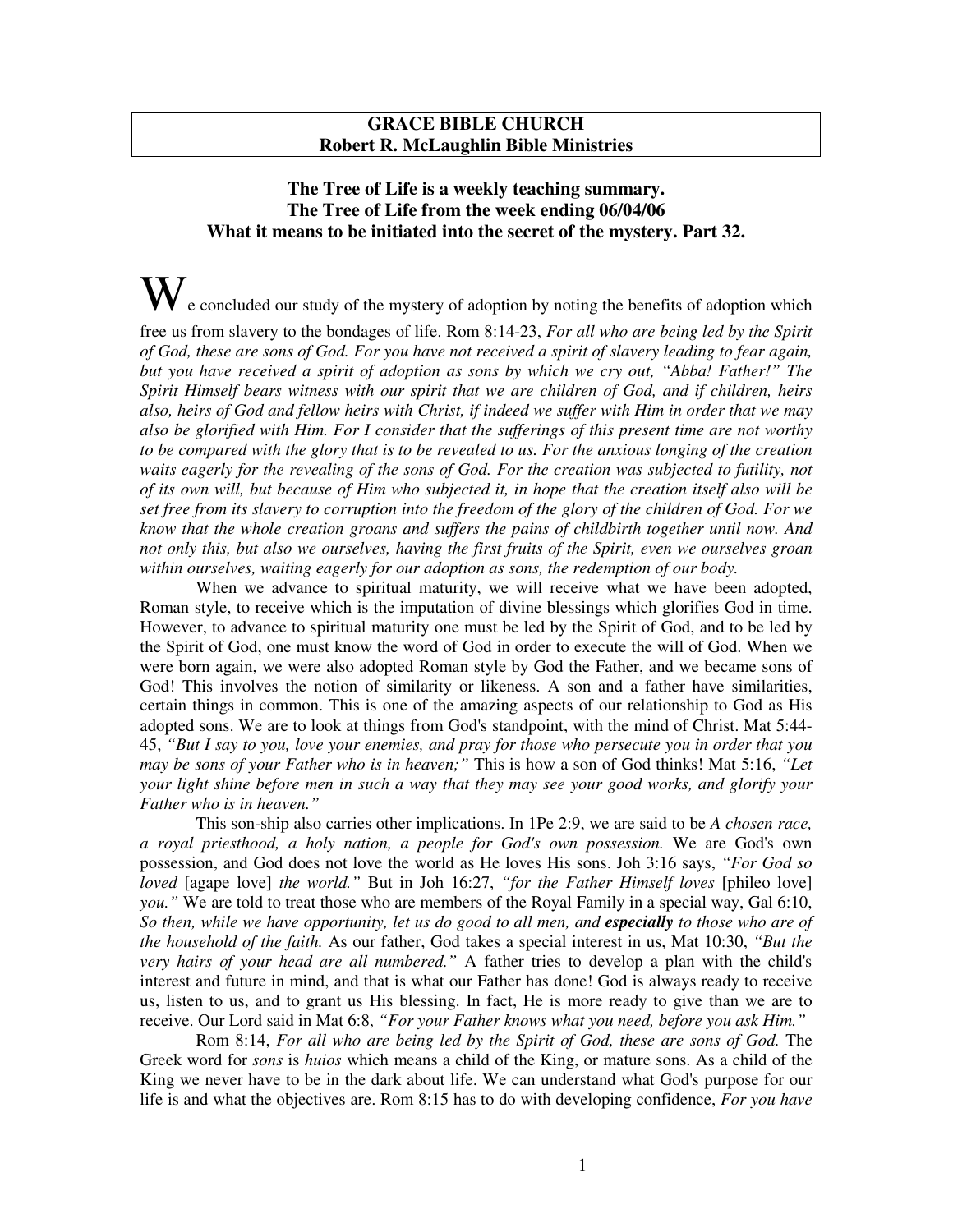not received a spirit of slavery leading to fear again, but you have received a spirit of adoption as *sons by which we cry out, "Abba! Father!"* Having complete confidence in your relationship with the Lord is an important part of having happiness in life. Happiness is not a set of pleasant circumstances, but the ability to be confident and secure in every situation; this is done through Bible doctrine. If you are discouraged or encouraged, happy or sad, based upon your circumstances, then you are a slave to your circumstances and you cannot have true happiness. Doctrine provides the basis to be free from being a slave to your circumstances. We were not born again and adopted by God the Father so that we could become disturbed about life.

Another benefit of our adoption is the ability to face, understand, and recognize reality in life. Rom 8:16, *The Spirit Himself bears witness with our spirit that we are children of God,* God the Holy Spirit actually teaches us by transferring doctrine from our human spirit to our human soul which orients us to time and temporal things, and orients us to eternal life related to our relationship with God.

Rom 8:17-18, *and if children, heirs also, heirs of God and fellow heirs with Christ, if* indeed we suffer with Him in order that we may also be glorified with Him. For I consider that the sufferings of this present time are not worthy to be compared with the glory that is to be *revealed to us.* We are children of God and therefore potential heirs; this is based upon doctrine and the execution of the PPOG. 2Ti 2:12 says, *If we endure* [undeserved suffering]*, we shall also reign with Him.* The *sufferings* are not only designed for the blessing of mature believers, but also to magnify doctrine and meet those situations with the doctrines that glorify God. If you desire to glorify your Father as an adopted Son you must learn how to handle underserved suffering. God has allotted to each one of us, a segment of time devoted to undeserved suffering, and this is part of our military training as heirs and adopted sons. It is imperative that we have the ability to meet the suffering in the same manner we meet anything else in life, through thought.

Paul is emphasizing that glorification is the ultimate end and goal of adoption. Glorification means full and entire deliverance from sin and evil in every respect, and the final result is that we shall become like TLJC, perfect and in glorified bodies. He is already glorified, and we shall be glorified because of our union with Him. Glorification therefore means that man is not only delivered from all the effects of the fall, but granted a far superior position and blessing than he would have had if he had remained without sin.

Rom 8:19, *For the anxious longing of the creation waits eagerly for the revealing of the sons of God.* The original function of nature was perfect order; however, nature had its fall along with man. When man fell, all that he had dominion over also fell; this is suffering because of association. So, even nature wants to return to what it was before the fall, and it is waiting for the revealing of the sons of God. When TLJC returns nature is going to function properly. Nature is going to give us perfect environment during the Millennium. So, even nature itself is in bondage and in slavery to man's sinfulness. Rom 8:20-22, *For the creation was subjected to futility, not of* its own will, but because of Him who subjected it, in hope that the creation itself also will be set free from its slavery to corruption into the freedom of the glory of the children of God. For we *know that the whole creation groans and suffers the pains of childbirth together until now.* Nature also suffers intensely until the Second Advent, not because of anything that creation has done, but because of what man has done. Rom 8:23, *And not only this, but also we ourselves, having the first fruits of the Spirit, even we ourselves groan within ourselves, waiting eagerly for our adoption as sons, the redemption of our body.* Nature had absolutely no say in the situation in the Garden, and we have absolutely no say when we suffer for righteousness' sake. There are actually two redemptions in the scriptures: 1) The redemption of our soul, when we believed on the Lord Jesus Christ. 2) The redemption of the human body. The groaning therefore in this verse is not the groaning of pain, but the groaning of anticipation. So, why are we to look forward to our Lord's return and the redemption of our bodies as adopted sons? **First,** the body we live in now is the body of humility, but someday our body will be like His, 1Jo 3:1-2, *See how great a love the Father has bestowed upon us, that we should be called children of God; and such we are. For*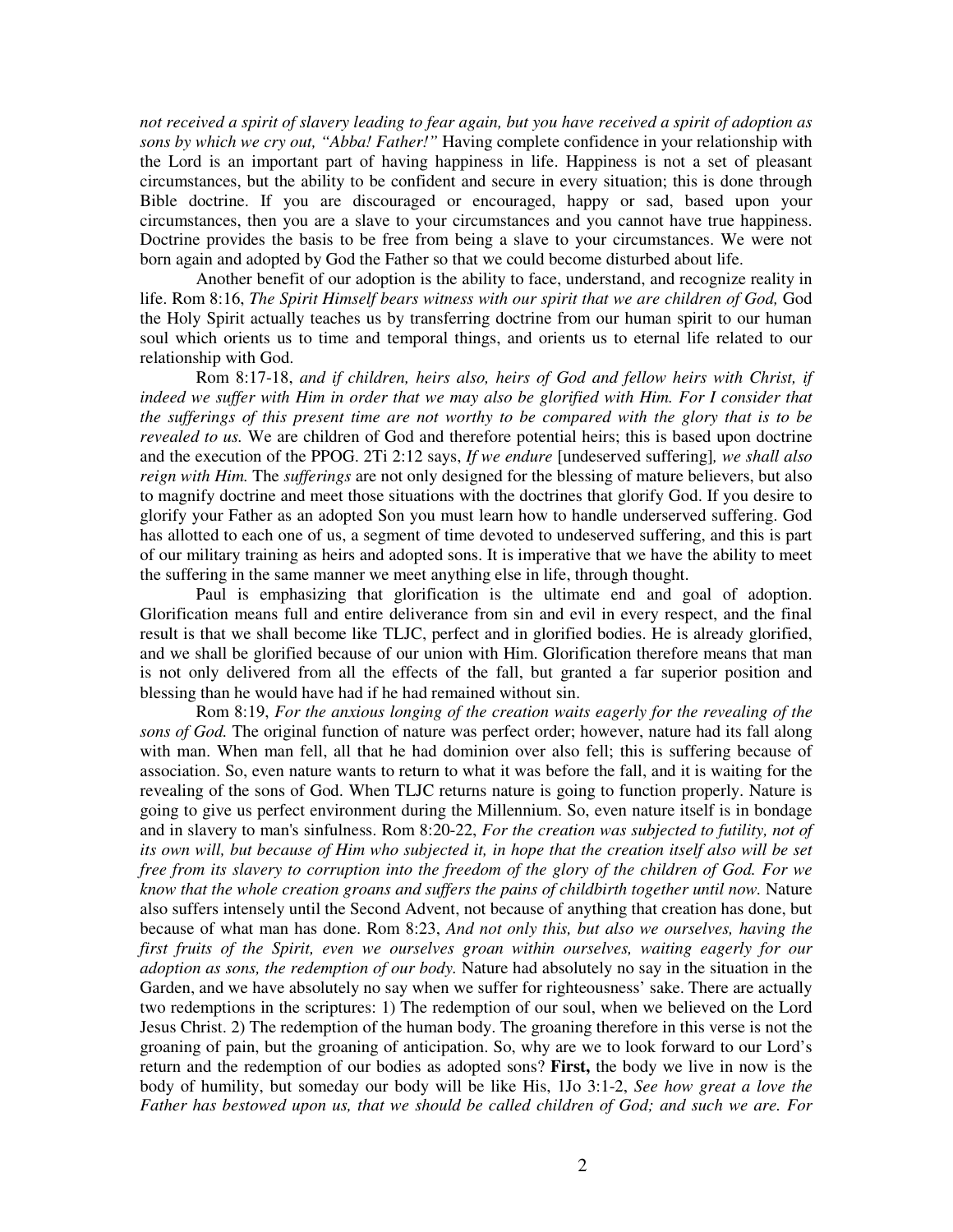*this reason the world does not know us, because it did not know Him. Beloved, now we are children of God, and it has not appeared as yet what we shall be. We know that, when He appears, we shall be like Him, because we shall see Him just as He is.* **Secondly,** Mat 25:34 tells us what we are going to inherit, *"Then the King will say to those on His right, 'Come, you who are blessed of My Father, inherit the kingdom prepared for you from the foundation of the world.'"* **Thirdly,** Rev 7:15 tells us what are we going to do, *"For this reason, they are before* the throne of God; and they serve Him day and night in His temple; and He who sits on the *throne shall spread His tabernacle over them."*

Believers become sanctified at the moment of salvation; this is known as **positional sanctification**. Believers become sanctified after salvation when doctrine is resident in their soul and they are filled with the Spirit; this is known as **experiential sanctification.** Believers will become sanctified when the resurrection of their bodies takes place; this is known as **ultimate sanctification** (Phil 3:21). So, when applied to the Church, sanctification means that God has created a brand new species of spiritual royalty set apart for the maximum glorification of TLJC. The doctrine of sanctification teaches that God's purpose is to make each Church-age believer like the humanity of Christ. Rom 8:29, *For whom He foreknew, He also predestined to become conformed to the image of His Son, that He might be the firstborn among many brethren;* This *conforming us to the image of His Son* takes place in those three stages of sanctification. Sanctification means to be under a grace contract with God forever; we call this the **New Covenant** which sets apart every individual at the point of salvation and places them in union with Christ. So, sanctification means to be set apart as sacred, to be consecrated, to be devoted to worship, and to belong to God in a special way.

We noted the etymology of the Greek words of the N.T. concerning sanctification. Etymology refers to the history of the word and its Biblical usage. The most popular word used in the Bible concerning sanctification is the Greek word *hagios* meaning holy or saint. This word describes each member of the Royal Family as one set apart for God. Because of positional sanctification, all believers are holy and are saints! This word means that you have been set apart by God for a special purpose which can only be discovered when you have a maximum amount of Bible doctrine in your soul. The Church-age is the only dispensation where this takes place. You are set apart by God as Royal Family through the baptism of the Spirit and therefore you are called saints! A saint is someone who has been consecrated for God forever and all Church-age believers are called saints. So, *hagios* is translated holy and saint and is merely the Bible title for royalty. This word actually relates the believer to the perfect integrity and holiness of God! Sanctification says that you are in a plan and you are royalty; it gives the believer the right to advance to the greatest heights in this life. So, the adjective *hagios* is one of the titles for the Royal Family of God.

So sanctification in all its implications goes back to our Lord Jesus Christ, the supreme aristocracy in the human race. Therefore, *hagios* is also used because your aristocracy is related to Christ. Although human aristocracies eventually disappear, yours is the most secure that could ever exist, and is the only aristocracy which will last forever. Paul said in 1Co 1:2, *to the church of God which is at Corinth, to those who have been sanctified in Christ Jesus, saints by calling,* with all who in every place call upon the name of our Lord Jesus Christ, their Lord and ours: The Corinthians would shock most Christians in our day and age. Yet, even though they were raising all kinds of hell, and one of the worst congregations, the Apostle Paul said they were sanctified ones. They were fighting over which one of them was better than the others (1Co 1:12). They were carnal, filled with jealousy and strife (1Co 3:3). They were very judgmental and critical of the apostle Paul as their pastor-teacher (1Co 4:5). Paul said that there were those who were filled with arrogance (1Co 4:18). Then there was the situation of the young man having sex with his step-mother (1Co 5:1). They were also taking each other to court on spiritual or church matters and suing each other in (1Co 6:1). There were some that were going to the prostitution temples and having sex with the prostitutes (1Co 6:16). Then there were the legalists in the congregation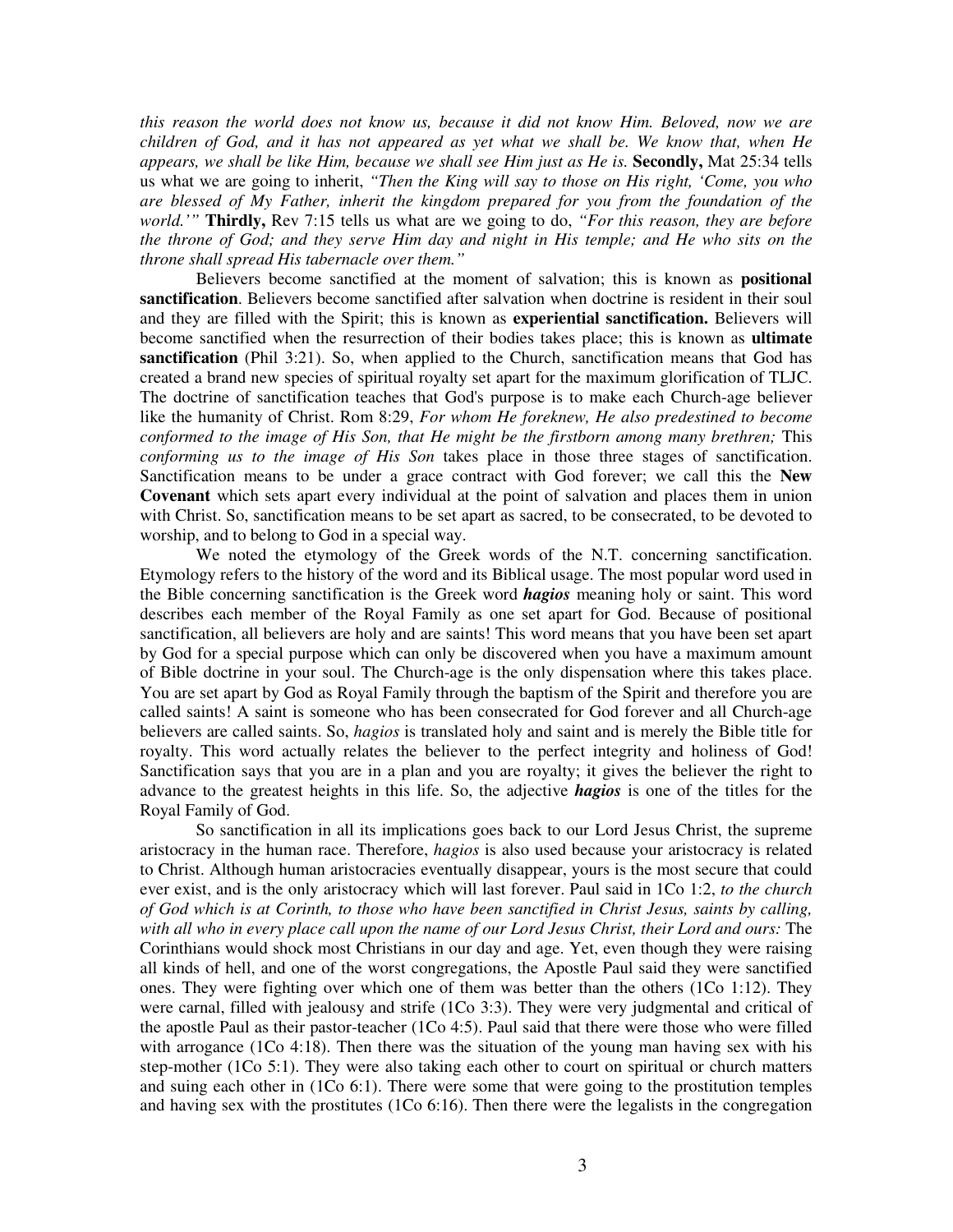who were married but considered sex to be a dirty thing (1Co 7:5). There were those who were born again, but their mate was not, who said that it's time to get a divorce and marry someone in the local assembly (1Co 7:11-20). There were also those who accused the apostle Paul of being in the ministry for money (1Co 9:1-9). There were those who came to the communion service intoxicated 1Co 11:21, *for in your eating each one takes his own supper first; and one is hungry and another is drunk.* Many members of their congregation were sick mentally, emotionally, physically and some had even died the sin unto death, 1Co 11:30, *For this reason many among you are weak and sick, and a number are dead.* They knew nothing about virtue love (1Co 13), but they were carried away with the gift of tongues and thought that speaking in tongues made you superior to others (1Co 14).

Notice what the apostle Paul said in talking to this wild bunch, 1Co 1:2, *to the church of God which is at Corinth, to those who have been sanctified in Christ Jesus, saints by calling,* with all who in every place call upon the name of our Lord Jesus Christ, their Lord and ours: In 1Co 1:30, *it is by His doing you are in Christ Jesus, who became to us wisdom from God, and righteousness and sanctification, and redemption,* When you believed on Christ you were made royalty and in spite of how bad you are or how much you have failed, you are royalty forever.

A second word, *hagiotes*, translated holiness, describes the principle by which all believers are related to the integrity of God and the aristocracy of God. It simply means the result of being royalty forever. It is used in 2Co 1:12 for the believer conducting himself as a saint in the world in which he lives. 2Co 1:12, *For our proud confidence is this, the testimony of our* conscience, that in holiness and godly sincerity, not in fleshly wisdom but in the grace of God, we *have conducted ourselves in the world, and especially toward you.*

The third word, *hagiosune*, is used only by the apostle Paul, who apparently coined it; it means holiness, or set apart, or sanctification. Since this concept applies to Church-age believers only, it is found only in the Greek. It has no Hebrew equivalents, since everything related to the Church, as part of the mystery doctrine, was not revealed to O. T. writers. This word denotes a manifestation of the quality of life that God has placed within us as members of the Royal Family and is used in 2Co 7:1. It is also used for the heart being filled with doctrine and promoting holiness in 1Th 3:13, *so that He may establish your hearts unblamable in holiness* [hagiosune] *before our God and Father.*

The fourth word which describes another aspect of sanctification is *hagiasmos* translated sanctification or sanctifying. It is also translated holiness or consecration and refers to the state of being made an aristocrat forever. It especially emphasizes our relationship to the integrity of God. It is used for the believer presenting his body unto the Lord as a member of the Royal Family in Rom 6:19-22, *I am speaking in human terms because of the weakness of your flesh. For just as you presented your members as slaves to impurity and to lawlessness, resulting in further lawlessness, so now present your members as slaves to righteousness, resulting in sanctification. For when you were slaves of sin, you were free in regard to righteousness. Therefore what benefit were you then deriving from the things of which you are now ashamed? For the outcome of those things is death. But now having been freed from sin and enslaved to God, you derive your benefit, resulting in sanctification, and the outcome, eternal life.*

The fifth word is the verb *hagiazo* which means to be holy, sanctified, or set apart. And that's exactly what God does with the Royal Family; He sets us apart in order to show that we are royalty. *Hagiazo* tells us that we are set apart in a special way in history. We have unique privileges and unique opportunities which start at salvation. This word is used in Joh 17:17 to describe how we are set apart for God *Sanctify them in the truth; Thy word is truth.*

It is through the understanding of doctrine that we realize we are Royal Family and set apart for God. It is used for TLJC setting the church apart in Eph 5:25-26, *Christ also loved the church and gave Himself up for her that He might sanctify her, having cleansed her by the washing of water with the word,* In addition to these there is a phrase which refers to the Head of the Royal Family of God or the Prince Ruler: *Ho hagios tou Theou* meaning the Holy One from